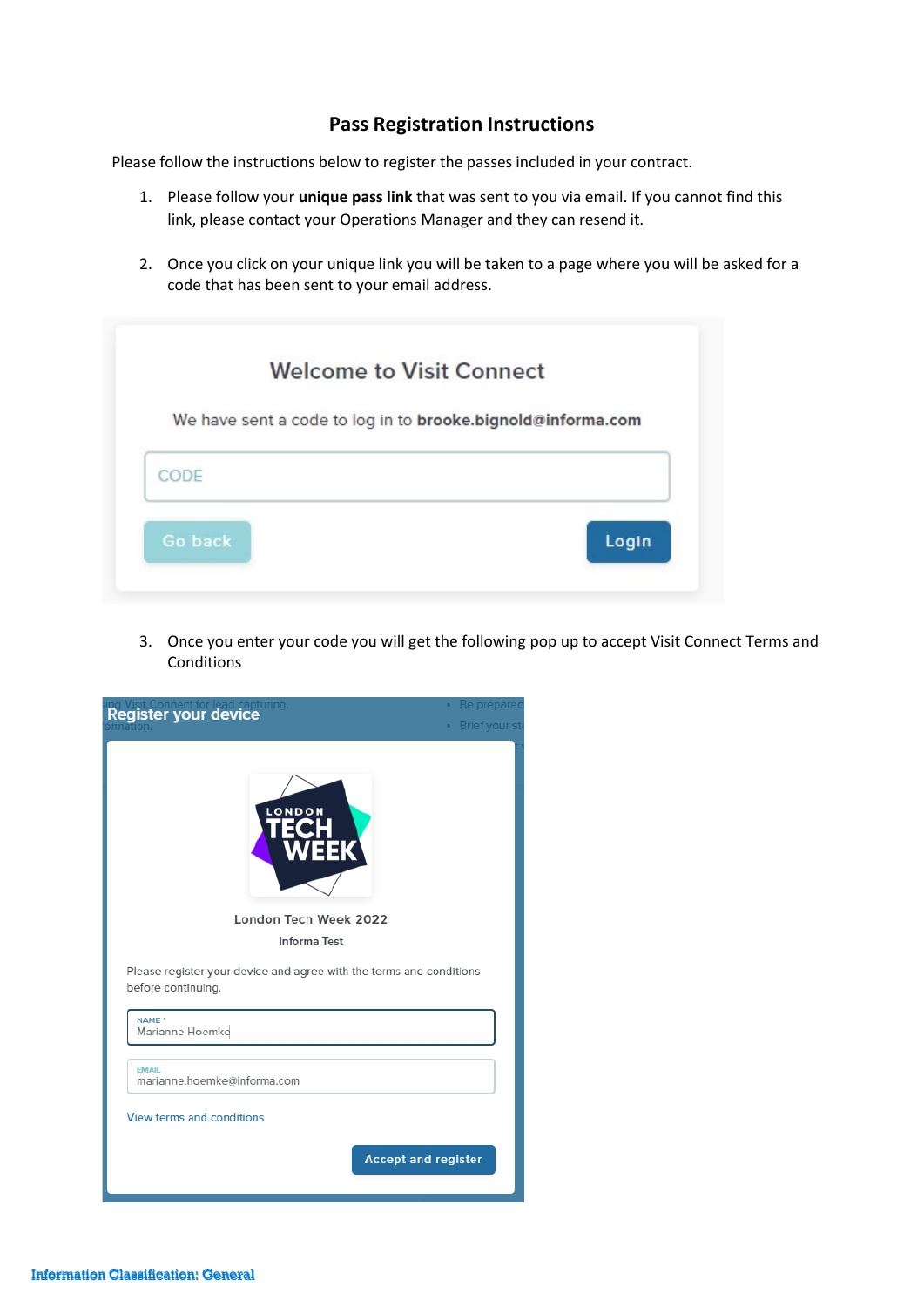4. Please click **Staff** to start registering your passes:

| <b>VISIT CONNECT</b>                         | <b>Staff</b>                                |
|----------------------------------------------|---------------------------------------------|
| <b>TECH<br/>WEEK</b>                         | $\vee$ New<br>Total Registered Staff: 0 (?) |
| London Tech Week 2022<br><b>Informa Test</b> | <b>Name</b><br>Email                        |
| Dashboard<br>⋒                               |                                             |
| 回<br><b>Users</b>                            |                                             |
| Profile questions<br>M                       |                                             |
| as Staff                                     |                                             |
| 图<br>Registrants                             |                                             |
| Leads<br>图                                   |                                             |
| Shop<br>क़                                   |                                             |
| $^{\circledR}$<br>User guide                 |                                             |

5. Please click **NEW** and select the applicable pass type from the dropdown menu. You can then see all of your pass entitlements. Please contact your Operations Manager if there are any discrepanciesin your pass allocations:

| VISIT CONNECT<br>$\ll$                              | <b>Staff</b>                                |
|-----------------------------------------------------|---------------------------------------------|
| <b>TECH</b>                                         | $\vee$ New<br>Total Registered Staff: 0 (?) |
| <b>WEEK</b>                                         | Register LTW 2022 Campus Pass               |
|                                                     | Con<br>Register LTW 2022 - EQL:HER          |
| <b>London Tech Week 2022</b><br><b>Informa Test</b> | Register LTW 2022 - Climate Summit          |
| <b>Dashboard</b><br>1ብ                              | Register LTW 2022 Delegate Pass             |
| 回<br><b>Users</b>                                   | Register LTW 2022 - FOW & Future Edtech     |
| <b>Profile questions</b>                            | Register LTW 2022- Healthtech               |
| <b>Staff</b>                                        |                                             |

6. Please complete the information required for your attendee: